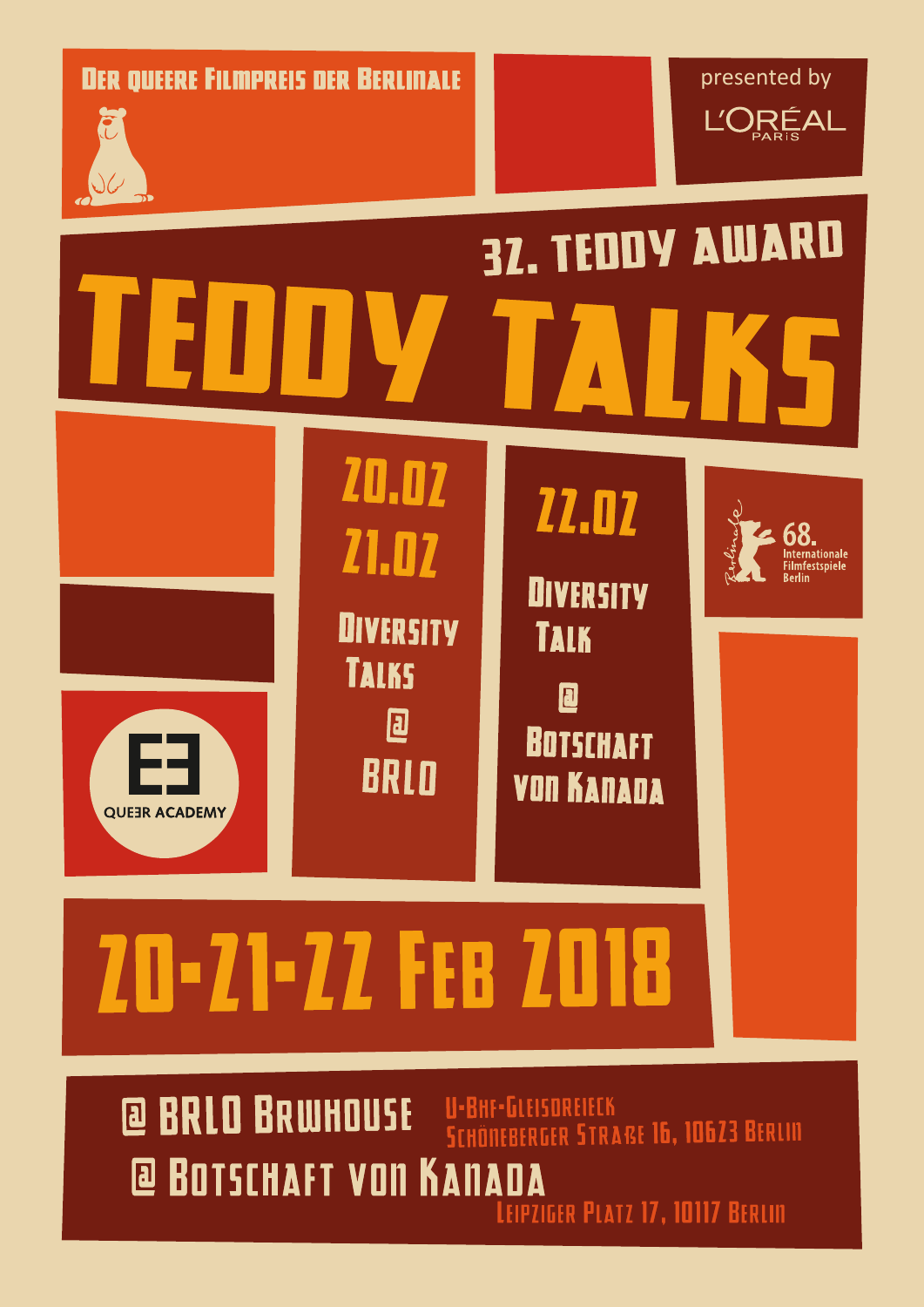**@ BRLO Brwhouse**

# TEDDY DIVERSITY TALK #1

### **Before Pride: Queer Film Pioneers on their legacy and contemporary work**

### **Tuesday, February 20th, 2018 / 11:30**

### In conversation with Jerry Tartaglia

Jerry Tartaglia, director "Escape From Rented Island: The Lost Paradise of Jack Smith", is an experimental filmmaker and writer whose work in experimental film and Queer Cinema began in the early 1970s. For more than twenty years, Jerry Tartaglia has also worked on restoring, preserving and exhibiting the film legacy of queer film pioneer Jack Smith. "Escape from Rented Island: The Lost Paradise of Jack Smith", Tartaglias film essay about the work of Jack Smith, premieres at the Forum Expanded.

### Moderation: Toby Ashraf

presented by L'Oréal Paris

### TEDDY DIVERSITY TALK #2

### **Bodies of Evidence: The Sensual and Political Power of Transformation**

### **Tuesday, February 20th, 2018 / 13:30**

### In conversation with

### Kiko Goifman, Claudia Priscilla, Linn da Quebrada and Evangelia Kranioti

Claudia Priscilla & Kiko Goifman, directors "Bixa Travesty" and Evangelia Kranioti, director "Obscuro Barocco", delve into the queer underground of Brazil, portraying the female trans\* body as a symbol of transformation, sensual celebration and political resistance.

### Moderation: Margarita Tsoumo

### presented by L'Oréal Paris